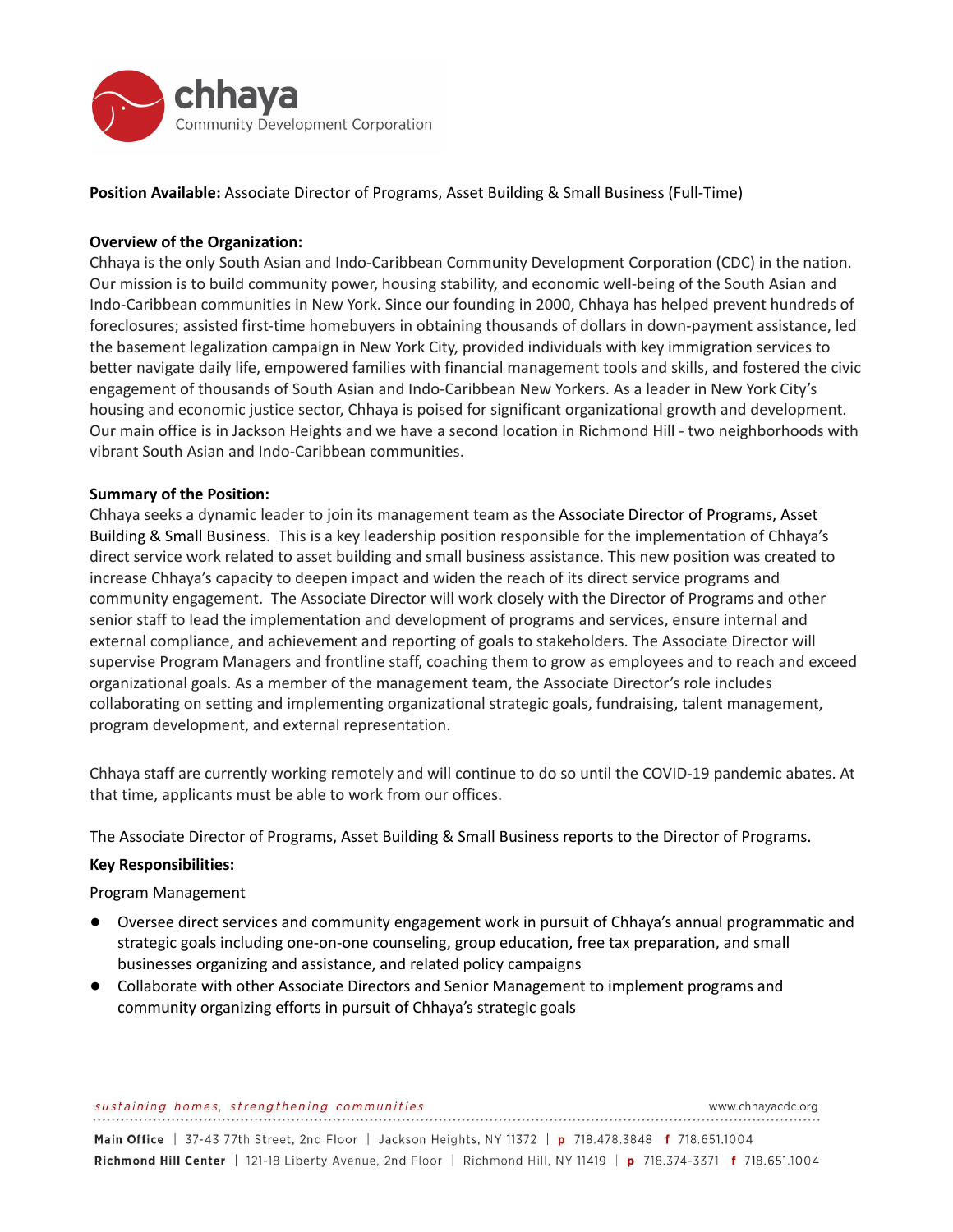

- Conduct program evaluation and ensure timely reporting on program impact and outcomes to the Director of Programs, Executive Director, the Board, supporters, and other stakeholders, such as partners and funders
- In collaboration with Associate Director of Programs, Advocacy & Organizing, build and manage collaborations with partner organizations on pressing community concerns and issue-based campaigns
- Supervise and oversee counselors, program managers, volunteer, fellows, and interns as required
- Provide support, management, and oversight to program staff; coach management staff on effective supervision of frontline staff, volunteers, fellows, and interns
- In conjunction with the Director of Programs, develop annual program work plans in furtherance of Chhaya's annual programmatic goals and objectives
- Support the professional development of program staff by sharing best practices, ensuring access to training opportunities aimed at staff growth in expertise, knowledge, and skills, as well as ensuring access to leadership opportunities
- Monitor program expense budgets to ensure alignment and compliance with adopted operational and individual program budgets
- Work closely with Associate Director of Programs, Advocacy & Organizing to lead advocacy efforts for campaigns related to direct service programs

Strategic Leadership

- Collaborate with the Senior Management team and Board of Directors to build an organizational strategy and plan
- Assist the Senior Management team with fundraising, program research, organizational management, and development efforts
- Work with the management and staff to build an organizational culture that is rooted in accountability, transparency, and collaboration
- Represent the organization externally to elected officials, government officials, supporters, partners, funders, and in various forums, which can include speaking engagements, conferences, and the media as requested by Executive Director
- Build coalitions with other organizations and associations to achieve strategic goals
- Develop program budgets that feed the organizational budget and ensure compliance by staff
- Assist in the internal and external communication plan for the organization ensuring that program successes are highlighted effectively and in a timely manner
- Help strengthen the organization's standards of excellence and ensure integration in the homeownership team to maximize effectiveness in accomplishing goals and advancing Chhaya's mission
- Aim to become a skillful relationship manager with the ability to navigate sensitive and politicized spaces, relationships, and decision-making
- Support and lead the creation and implementation of organizational policies, procedures, and systems that support the sustainability and growth of Chhaya's impact